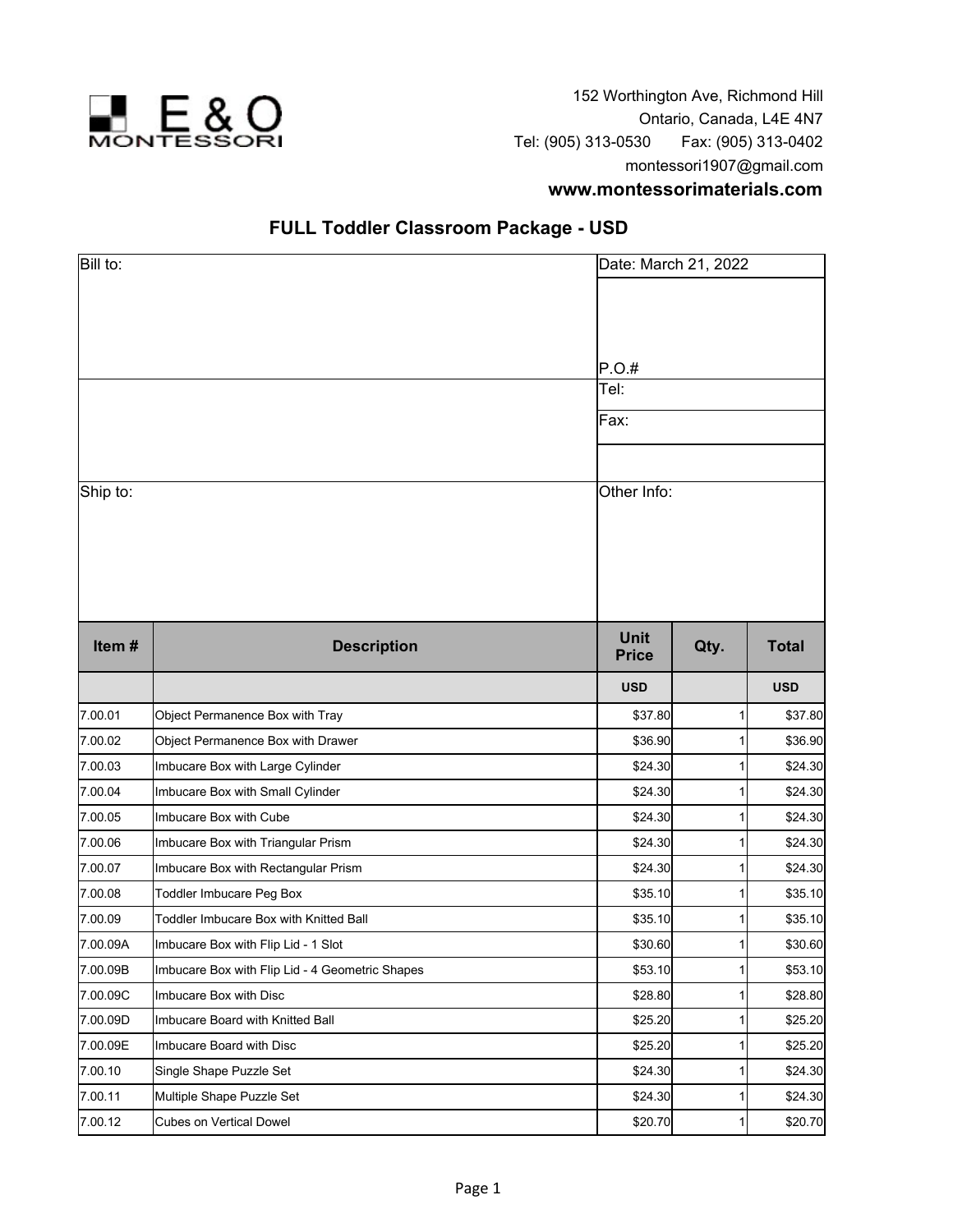| 7.00.13  | Discs on Vertical Dowel                                    | \$19.80  | 1               | \$19.80  |
|----------|------------------------------------------------------------|----------|-----------------|----------|
| 7.00.14  | Discs on Horizontal Dowel                                  | \$20.70  | 11              | \$20.70  |
| 7.00.14A | Shape Sorter on 3 Vertical Dowels                          | \$35.10  | 1               | \$35.10  |
| 7.00.15  | Coloured Discs on 3 Coloured Dowels                        | \$15.30  | 1               | \$15.30  |
| 7.00.15A | Three Discs on a Vertical Dowel                            | \$16.20  |                 | \$16.20  |
| 7.00.15B | Four Balls on Small Pegs                                   | \$21.60  | $\mathbf{1}$    | \$21.60  |
| 7.00.16  | Horizontal Dowel - Straight                                | \$41.40  | 1               | \$41.40] |
| 7.00.16A | Horizontal Dowel - Wooden                                  | \$20.70  | 1               | \$20.70  |
| 7.00.17  | Horizontal Dowel - Serpentine                              | \$41.40  | 1               | \$41.40  |
| 7.00.18  | <b>Toddler Box with Bins</b>                               | \$44.10  | 1               | \$44.10  |
| 7.00.18A | Fabric Winder                                              | \$55.80  | 1               | \$55.80  |
| 7.00.19  | Nesting Boxes                                              | \$50.40  | 1               | \$50.40  |
| 7.00.20  | <b>Toddler Box with Sliding Discs</b>                      | \$44.10  | 1               | \$44.10  |
| 7.00.21  | <b>Toddler Box with Returning Discs</b>                    | \$55.80  | 1               | \$55.80  |
| 7.00.24  | Twist & Sort                                               | \$15.30  | 1               | \$15.30  |
| 7.00.25  | Wooden Box with Sliding Lid                                | \$30.60  | 11              | \$30.60  |
| 7.00.26  | 3D Object Fitting Exercise with Tray                       | \$85.50  | 1               | \$85.50  |
| 7.00.30  | Toddler Cylinder Blocks - Set of 3                         | \$80.10  | 1               | \$80.10  |
| 7.00.32  | Toddler Cylinder Blocks - Set of 4 (with 4 cylinders each) | \$288.00 | 1               | \$288.00 |
| 7.00.35  | <b>Toddler Pink Tower</b>                                  | \$57.60  | 1               | \$57.60  |
| 7.00.36  | Toddler Brown Stair                                        | \$88.20  | 11              | \$88.20  |
| 7.00.39  | Dressing Frame Stand For 5 Frames - Toddler                | \$71.10  | 1               | \$71.10  |
| 7.00.40  | Infant Toddler Dressing Frame: Snapping                    | \$34.20  | 1               | \$34.20  |
| 7.00.41  | Infant Toddler Dressing Frame: Velcro                      | \$34.20  | 11              | \$34.20  |
| 7.00.42  | Infant Toddler Dressing Frame: 3 Buttons                   | \$34.20  | 1               | \$34.20  |
| 7.00.43  | Infant Toddler Dressing Frame: Large Zipper                | \$34.20  |                 | \$34.20  |
| 7.00.44  | Infant Toddler Dressing Frame: Buckling                    | \$34.20  | 1               | \$34.20  |
| 1.11.01  | Jumbo Wooden Button (8.5cm)                                | \$13.50  |                 | \$13.50  |
| 1.02     | Large Wooden Tongs                                         | \$20.70  | 1               | \$20.70  |
| 1.02.01  | Jumbo Tweezers, Set of 12                                  | \$22.50  | 1               | \$22.50  |
| 1.02.04  | <b>Twisty Droppers</b>                                     | \$22.50  | 1               | \$22.50  |
| 1.02.05  | <b>Tri-Grip Tongs</b>                                      | \$21.60  | 1               | \$21.60  |
| 1.05.05  | Medium Wooden Tray with Cutout Handles                     | \$19.80  | $6 \mid$        | \$118.80 |
| 1.05.1A  | Small Wooden Tray                                          | \$17.10  | 5               | \$85.50  |
| 1.05.4 A | Small Wooden Tray with Cutout Handles                      | \$15.30  | 10 <sup>1</sup> | \$153.00 |
| 1.06.08  | <b>Toddler Apron</b>                                       | \$19.80  | 1               | \$19.80  |
| 1.07.10  | Dust, Sweep & Mop Set with Wooden Stand                    | \$51.30  | 1               | \$51.30  |
| 1.09.01D | Wooden Toddler Cloth Washing Stand                         | \$324.00 | 1               | \$324.00 |
| 1.09.02  | Wooden Washboard                                           | \$53.10  | 1               | \$53.10  |
| 7.02.01  | Construction Vehicle Wooden Play Set                       | \$34.20  | 1               | \$34.20  |
| 7.102.02 | Wooden Town Vehicles                                       | \$34.20  | 1               | \$34.20  |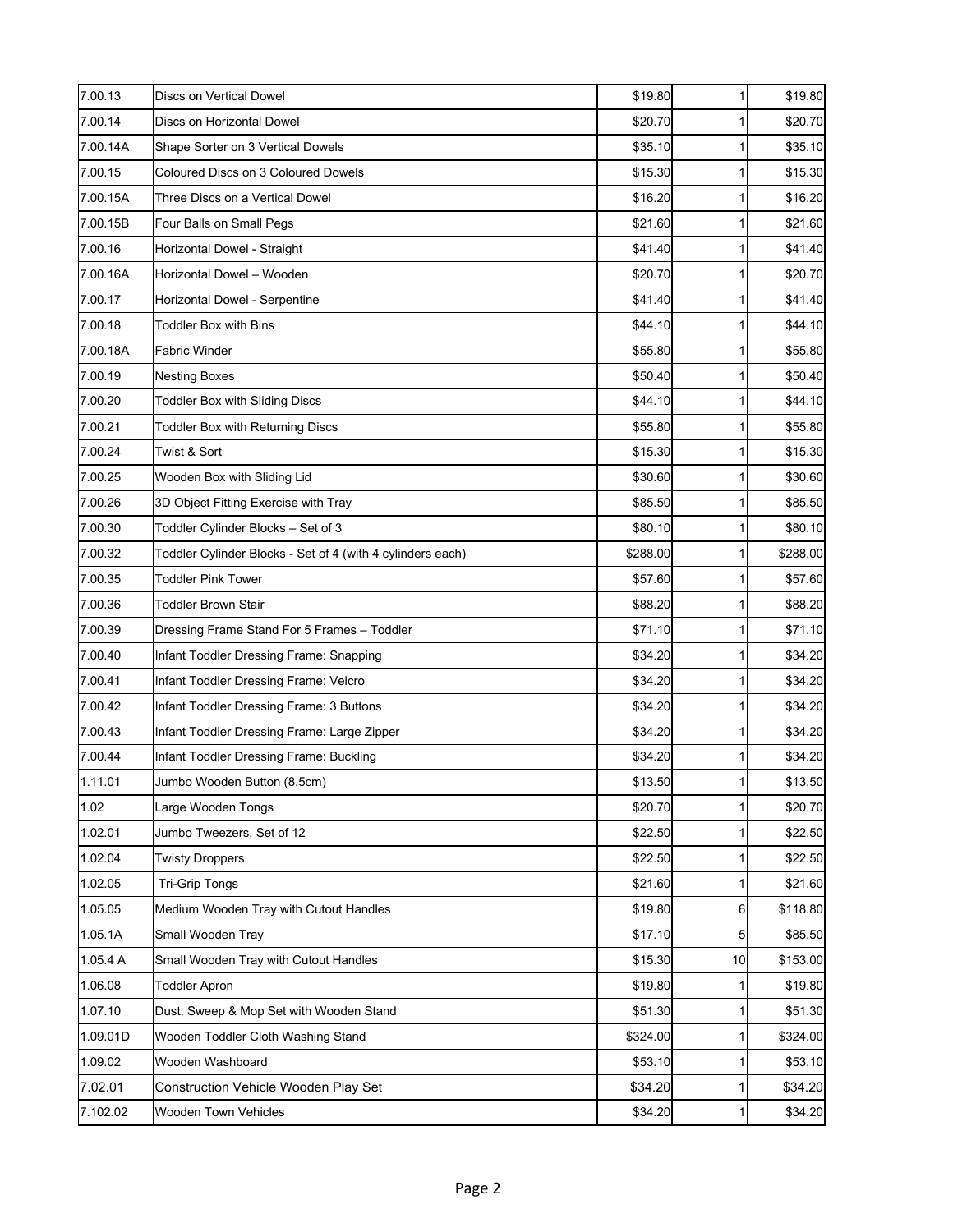| 7.11     | Learn to Count                                      | \$18.90  | $\mathbf{1}$ | \$18.90  |
|----------|-----------------------------------------------------|----------|--------------|----------|
| 7.11.01  | Snap-n-Learn Letter Llamas                          | \$25.20  |              | \$25.20  |
| 7.12     | Sort Colors & Shapes                                | \$22.50  | 1            | \$22.50  |
| 7.12.01  | Stack & Sort Board                                  | \$20.70  |              | \$20.70  |
| 7.13.01  | Multiple Shape Blocks with Tray                     | \$46.80  |              | \$46.80  |
| 7.14     | Stacking Tower - 9 pieces                           | \$32.40  | 1            | \$32.40] |
| 7.15.01  | Color and Shape Assorting Board                     | \$12.60  | 1            | \$12.60  |
| 7.23     | Geo Beads                                           | \$21.60  | 1            | \$21.60  |
| 7.23.01  | Fish Bowl Jumbo Knob Puzzle                         | \$11.70  | 1            | \$11.70  |
| 7.23.02  | Safari Jumbo Knob Puzzle                            | \$12.60  | $\mathbf{1}$ | \$12.60  |
| 7.23.03  | Barnyard Animals Jumbo Knob Puzzle                  | \$12.60  | 1            | \$12.60  |
| 7.23.04  | House Pets Jumbo Knob Puzzle                        | \$12.60  |              | \$12.60  |
| 7.23.05  | Wooden Hands Puzzle                                 | \$17.10  | 1            | \$17.10  |
| 7.23.07  | Tractor, Lift-out Puzzle                            | \$15.30  | 1            | \$15.30  |
| 7.23.08  | Touch and Feel Wooden Puzzle                        | \$17.10  | 1            | \$17.10  |
| 7.24.01  | Bear Wooden Layer Puzzle                            | \$15.30  | 1            | \$15.30  |
| 7.24.02  | Vehicles Wooden Layer Puzzle                        | \$15.30  | $\mathbf{1}$ | \$15.30  |
| 7.25.01  | Cat, Wooden Puzzle                                  | \$13.50  | 1            | \$13.50  |
| 7.25.02  | Dog, Wooden Puzzle                                  | \$13.50  | 1            | \$13.50  |
| 7.26b    | <b>Bear Puzzle</b>                                  | \$13.50  | 1            | \$13.50  |
| 7.33     | <b>Twisted Blocks</b>                               | \$32.40  | 1            | \$32.40  |
| 7.39.01  | <b>Balancing Chairs</b>                             | \$33.30  | 1            | \$33.30  |
| 7.39.03  | Dolphin Balancing Game                              | \$22.50  |              | \$22.50  |
| 7.45     | Toddler Texture Squares - 10 pairs                  | \$44.10  | 1            | \$44.10  |
| 7.47     | Wooden Board with Locks & Latches                   | \$30.60  | 1            | \$30.60  |
| 7.47.02  | Wooden House with Locks & Keys                      | \$52.20  | 1            | \$52.20  |
| 7.48.01  | Animal Habitats Puzzle                              | \$10.80  |              | \$10.80  |
| 7.48.02  | Animal Homes Puzzle                                 | \$10.80  |              | \$10.80  |
| 7.48.04  | Who Eats What?                                      | \$10.80  |              | \$10.80  |
| 7.31     | <b>Water Blocks</b>                                 | \$50.40  | 1            | \$50.40] |
| 7.51.4   | Large Fruits - Set of 9                             | \$34.20  | 1            | \$38.00  |
| 7.51.05  | Large Vegetables - Set of 7                         | \$34.20  | 1            | \$34.20  |
| 7.52.01  | <b>Ball Tracker</b>                                 | \$166.50 | 1            | \$166.50 |
| 7.52.03  | Giant Toddler Wooden Gear                           | \$414.00 | 1            | \$414.00 |
| 7.52.03A | Coqwheel Game                                       | \$13.50  | 1            | \$13.50  |
| 7.52.04  | Wooden Wall Panel with Locks and Latches 70 x 70 cm | \$396.00 | 1            | \$396.00 |
| 7.52.04A | Wooden Box with Locks and Latches                   | \$80.10  | 1            | \$80.10  |
| 7.52.05  | Wooden Wall Panel with Geometric Solids and Mirrors | \$439.20 |              | \$439.20 |
| 7.52.06  | Wooden Wall Panel for Colour Matching               | \$414.00 | 11           | \$414.00 |
| 7.52.10  | Wooden Wall Panel - Different Movements             | \$369.00 | 1            | \$369.00 |
| 7.52.12  | Wooden Wall Panel - Stereagnostic Sense             | \$378.00 | 1            | \$378.00 |